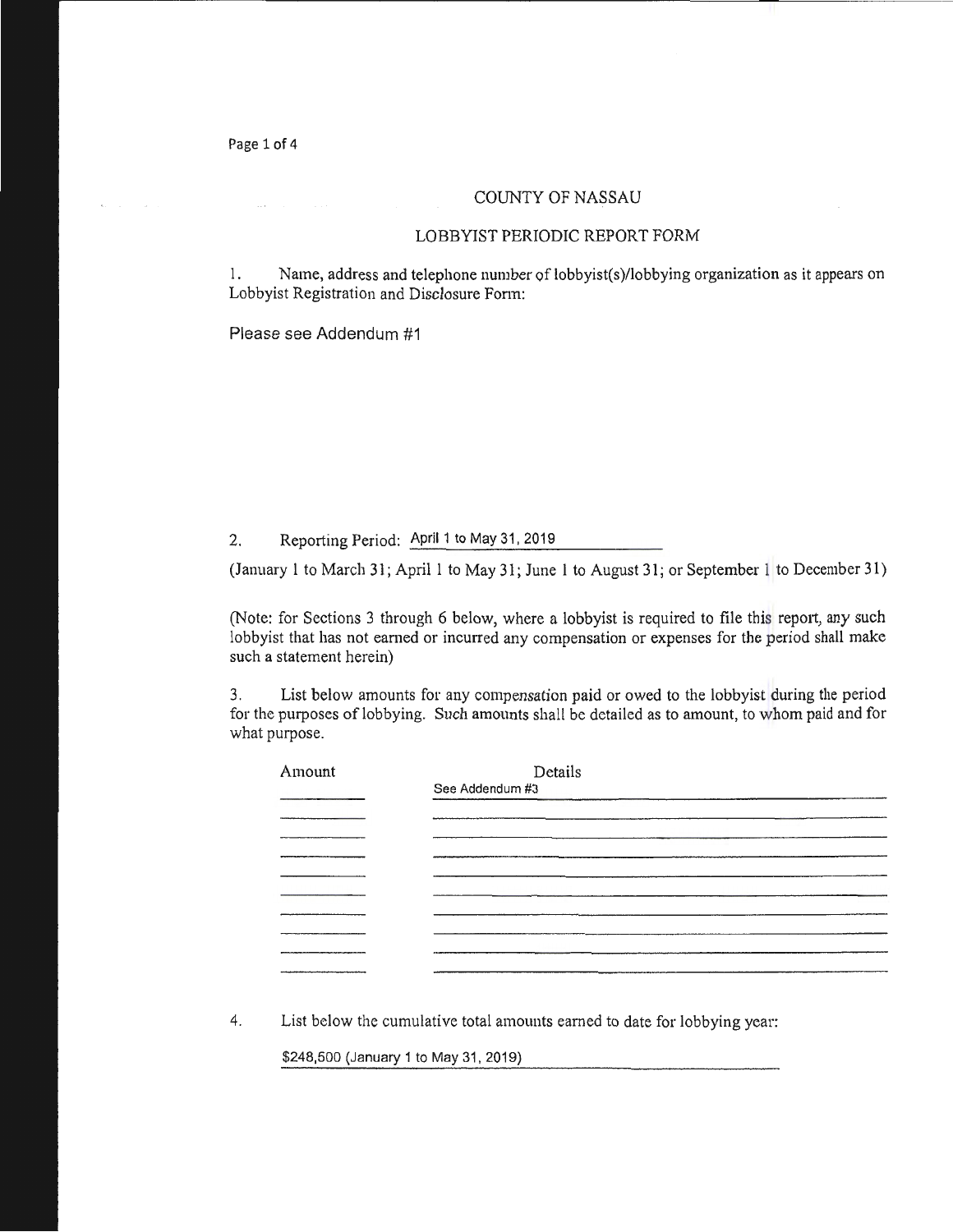Page 2 of 4

5. List below amounts for any expenses expended or incurred by the lobbyist during the period for the purposes of lobbying. Such amounts shall be detailed as to amount, to whom paid and for what purpose.

| Amount | Details         |
|--------|-----------------|
|        | See Addendum #3 |
|        |                 |
|        |                 |
|        |                 |
|        |                 |
|        |                 |
|        |                 |
|        |                 |
|        |                 |
|        |                 |

6. List below the cumulative total amounts expended to date for lobbying year:

\$0.00 (January 1 to May 31, 2019)

(In lieu of completing 7 through 10 below, you may attach a copy of your Lobbyist Registration and Disclosure Fonn, provided the information has not changed.)

7. List whether and where the lobbyist(s)/lobbying organization is registered as a lobbyist (e.g. Nassau County, New York State):

Please see Addendum #1

8. Name, address and telephone number of client(s) by whom, or on whose behalf, the lobbyist is retained, employed or designated.

Please see Addendum #2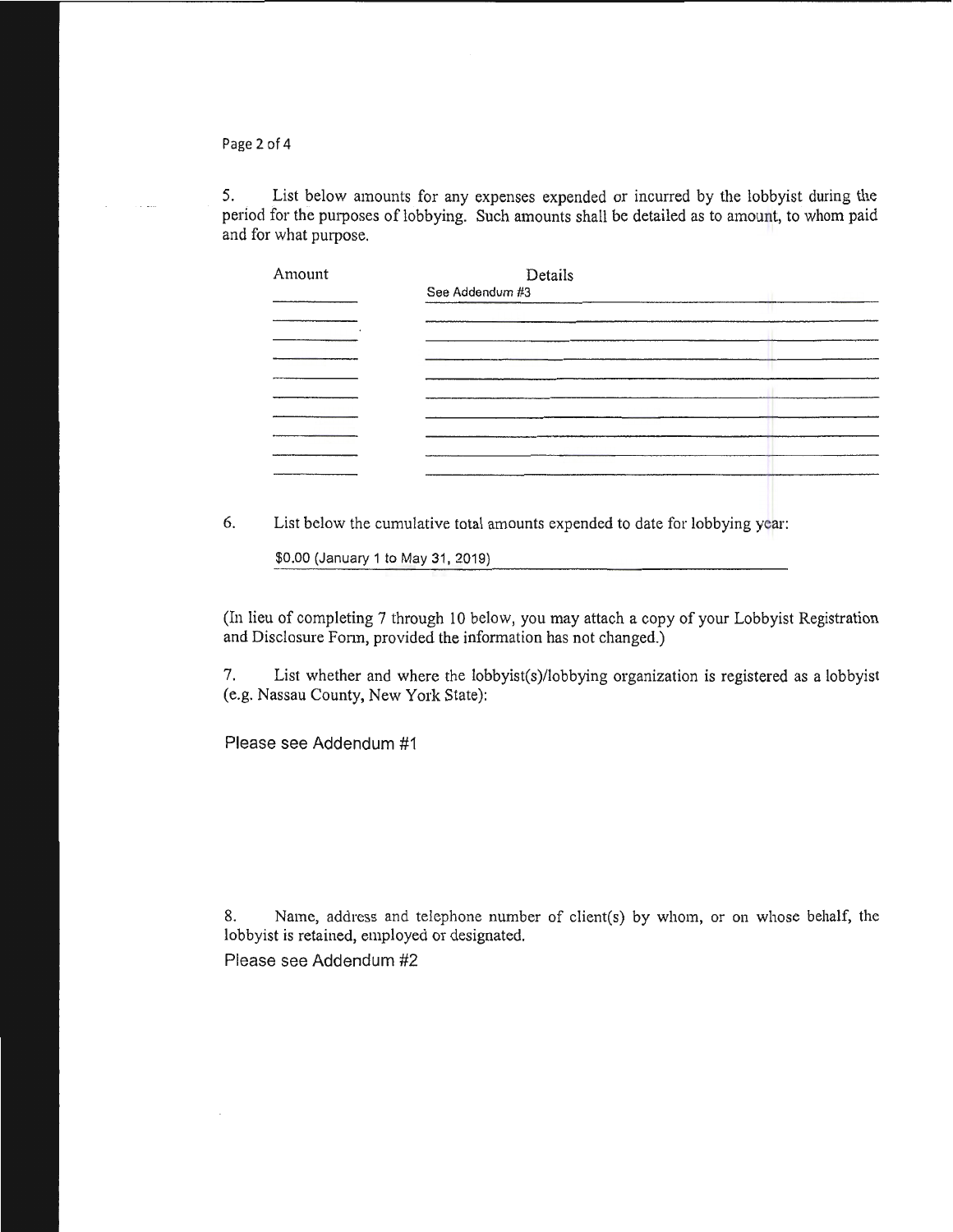Page 3 of 4

 $\mathbb{R}^2$ 

9. Describe lobbying activity conducted, or to be conducted, in Nassau County, and identify client(s) for each activity listed, during the Reporting Period.

 $\bar{z}$ 

No lobbying to report.

l 0. The name of persons, organizations or governmental entities before whom the lobbyist has lobbied during the period.

No lobbying to report.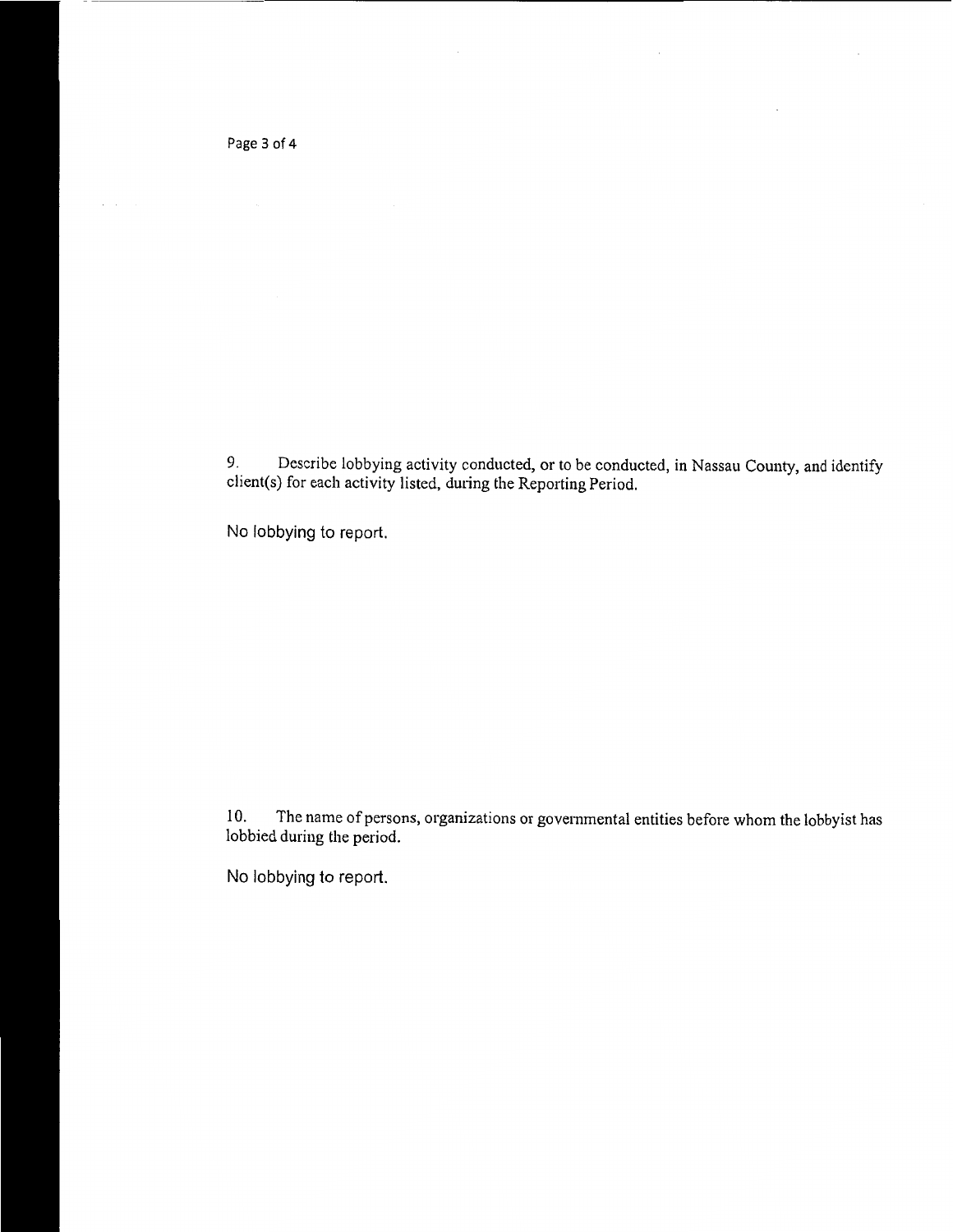Page 4 of 4

I understand that copies of this form will be sent to the Nassau County Department of Information Technology ("IT") to be posted on the County's website.

I also understand that upon termination of retainer, employment or designation I must give written notice to the County Attorney within thirty (30) days of termination.

VERIFICATION: I certify that all statements made on this statement are true, conect and complete to the best of my knowledge and belief and I understand that the willful making of any false statement of material fact herein will subject me to the provisions of law relevant to the making and filing of false instruments and will render such statement null and void,

| Dated: | 6/13/19 |
|--------|---------|
|        |         |

Signed:

Title:

Steve N alito

**Partner & Chair, State Governmen1 Relations Group** 

| <b>STATE OF NEW YORK</b><br>COUNTY OF NASSAU | SS:  |      |
|----------------------------------------------|------|------|
| Sworn to before me this                      | Juue |      |
| 13<br>Day of                                 |      | 2019 |
|                                              |      |      |
| NOTARY PUB                                   |      |      |

Nicholas F. Antenucci, Jr. Notary Public, State or New York Reg. No.02AN6263551 Qualified in Albany County Commission Expires June 11,2020

Print Name: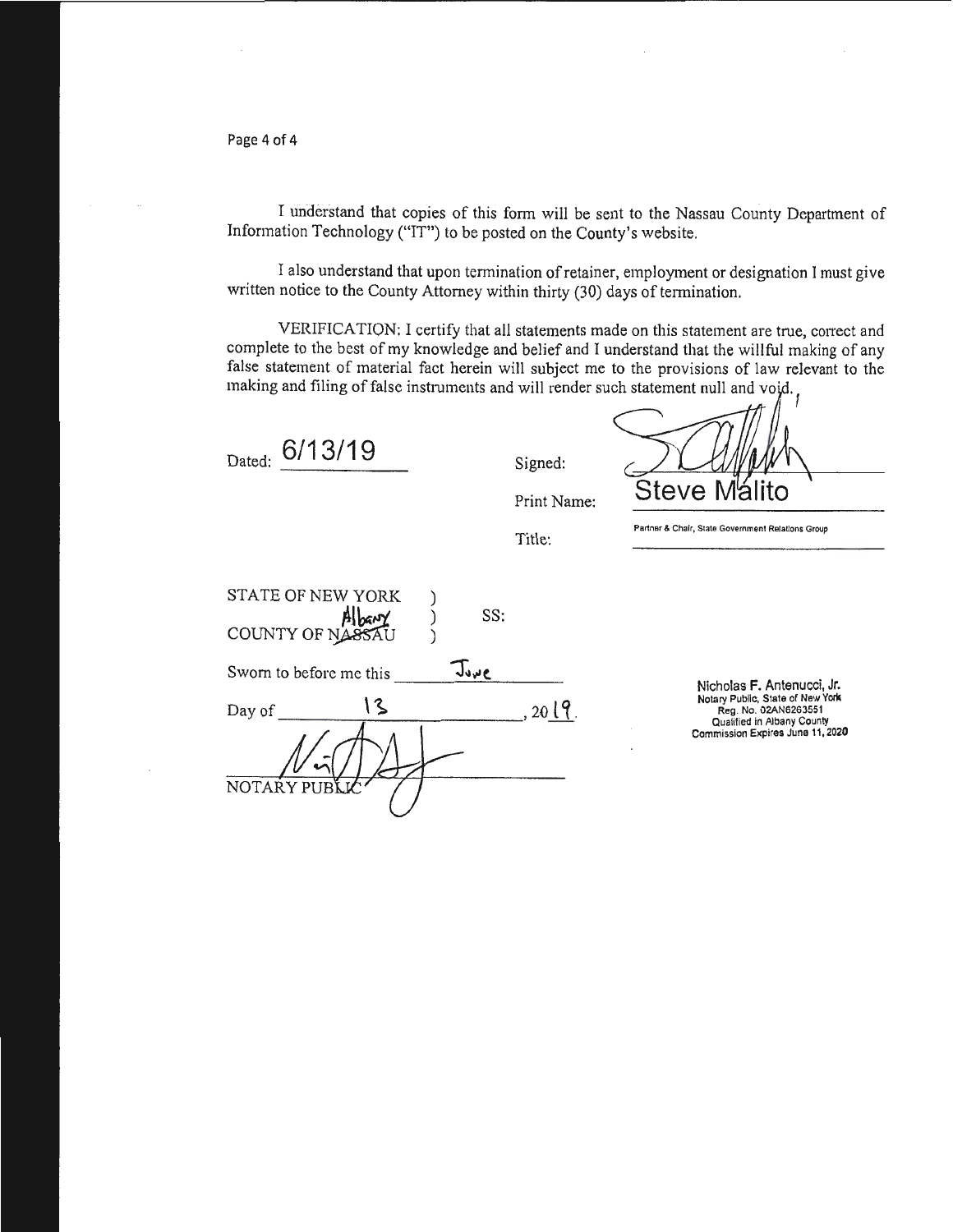# DavidoffHutcher & Citron LLP Lobbyists Engaging Nassau County Addendum# 1

| <b>Name</b>           | <b>Address</b>                                                                | <b>Phone Number</b> | <b>Registered to Lobby in</b>                                                        |
|-----------------------|-------------------------------------------------------------------------------|---------------------|--------------------------------------------------------------------------------------|
| Charles Capetanakis   | Davidoff Hutcher & Citron LLP<br>605 Third Avenue<br>New York, New York 10158 | 212-557-7200        | Nassau County<br>New York City<br>New York State                                     |
| Sean Crowley          | Davidoff Hutcher & Citron LLP<br>605 Third Avenue<br>New York, New York 10158 | 212-557-7200        | Nassau County<br>New York City<br>New York State<br>Federal                          |
| Sid Davidoff          | Davidoff Hutcher & Citron LLP<br>605 Third Avenue<br>New York, New York 10158 | 212-557-7200        | Nassau County<br>New York City<br>New York State<br>Federal                          |
| Arthur Goldstein      | Davidoff Hutcher & Citron LLP<br>605 Third Avenue<br>New York, New York 10158 | 212-557-7200        | Nassau County<br>New York City<br>New York State<br>Federal                          |
| John B. Kiernan       | Davidoff Hutcher & Citron LLP<br>605 Third Avenue<br>New York, New York 10158 | 212-557-7200        | Nassau County<br><b>Suffolk County</b><br>New York City<br>New York State<br>Federal |
| Stephen A. Malito     | Davidoff Hutcher & Citron LLP<br>605 Third Avenue<br>New York, New York 10158 | 212-557-7200        | Nassau County<br><b>Suffolk County</b><br>New York City<br>New York State<br>Federal |
| Nicole L. Weingartner | Davidoff Hutcher & Citron LLP<br>605 Third Avenue<br>New York, New York 10158 | 212-557-7200        | Nassau County<br><b>Suffolk County</b><br>New York City<br>New York State            |
| Brian W. Simon        | Davidoff Hutcher & Citron LLP<br>605 Third Avenue<br>New York, New York 10158 | 212-557-7200        | Nassau County<br>New York City<br>New York State<br>Federal                          |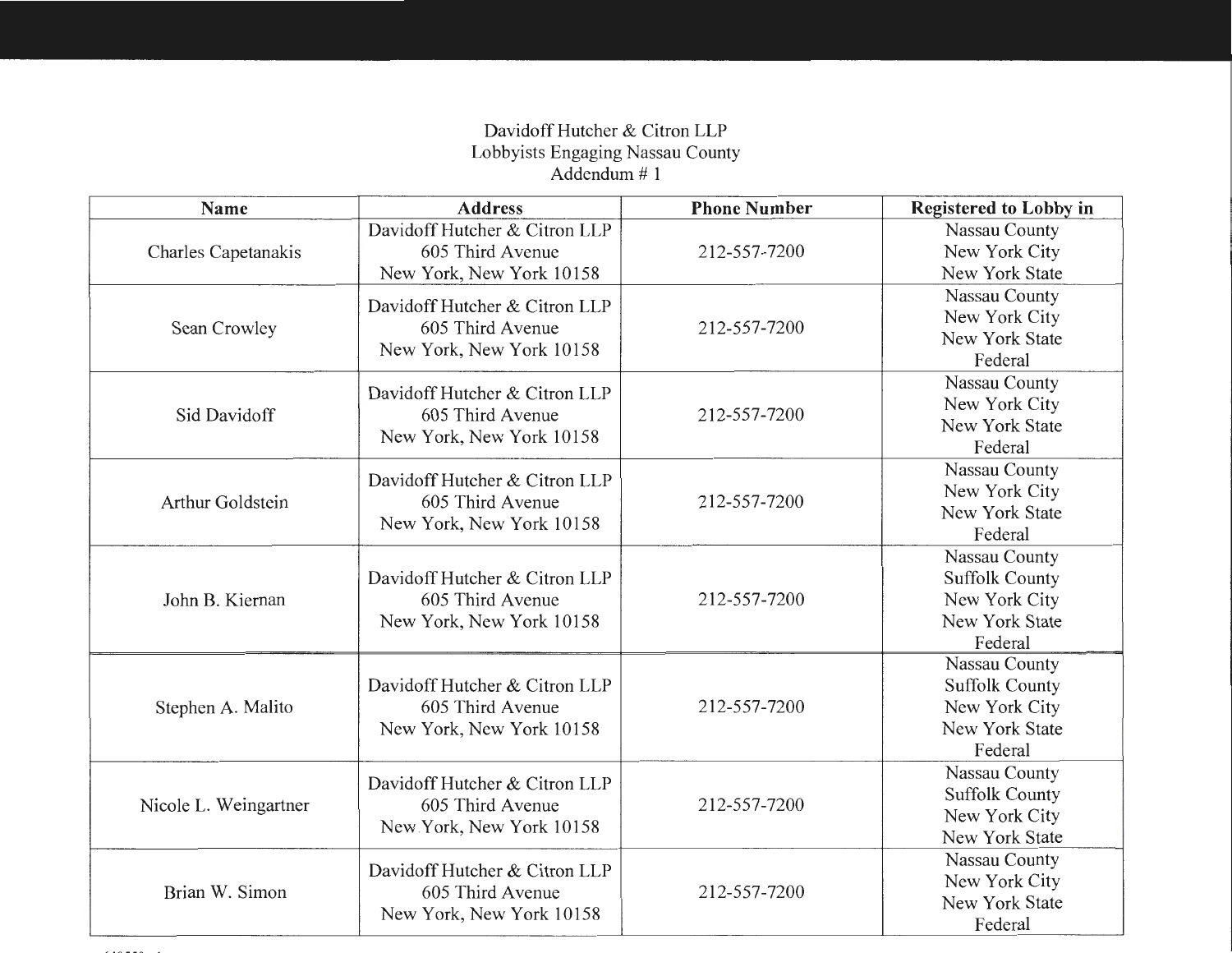### Davidoff Hutcher & Citron LLP Clients Clients Represented in Nassau County Addendum #2

| Name                                                                                                   | <b>Address</b>                                                 | <b>Phone Number</b> |
|--------------------------------------------------------------------------------------------------------|----------------------------------------------------------------|---------------------|
| Election Systems & Software                                                                            | 11208 John Galt Blvd.<br>Omaha, NE 68137                       | 1-877-377-8683      |
| Nassau Village Officials Association                                                                   | P.O. Box 484<br>New Hyde Park, NY 11040-5572                   | 516-437-1455        |
| Castagna Realty Co., Inc.                                                                              | 2110 Northern Blvd., Suite 201<br>Manhasset, New York 11030    | 516-627-6700        |
| RELX Inc. and affiliated entities including<br>subsidiary Elsevier<br>(FKA Reed Elsevier Inc. et. al.) | 1150 18th Street, NW, Suite 600<br>Washington, DC 20036        | 202-857-8235        |
| Family Residences and Essential<br>Enterprises, Inc. (FREE)                                            | 191 Bethpage Sweet Hollow Road<br>Old Bethpage, New York 11804 | 516-870-1600        |
| North Shore Board of Education                                                                         | 112 Franklin Avenue<br>Sea Cliff, New York 11579               | 516-277-7801        |
| A. Vournou Construction<br>Management Group LLC                                                        | 6500 Jericho Turnpike<br>Syosset, New York 11791               | 516-513-1262        |
| <b>SCO Family of Services</b>                                                                          | 1 Alexander Place<br>Glen Cove, New York 11542                 | 516-671-1253        |
| Oracle America, Inc.                                                                                   | 1910 Oracle Way<br>Reston, VA 20190                            | 703-478-9000        |